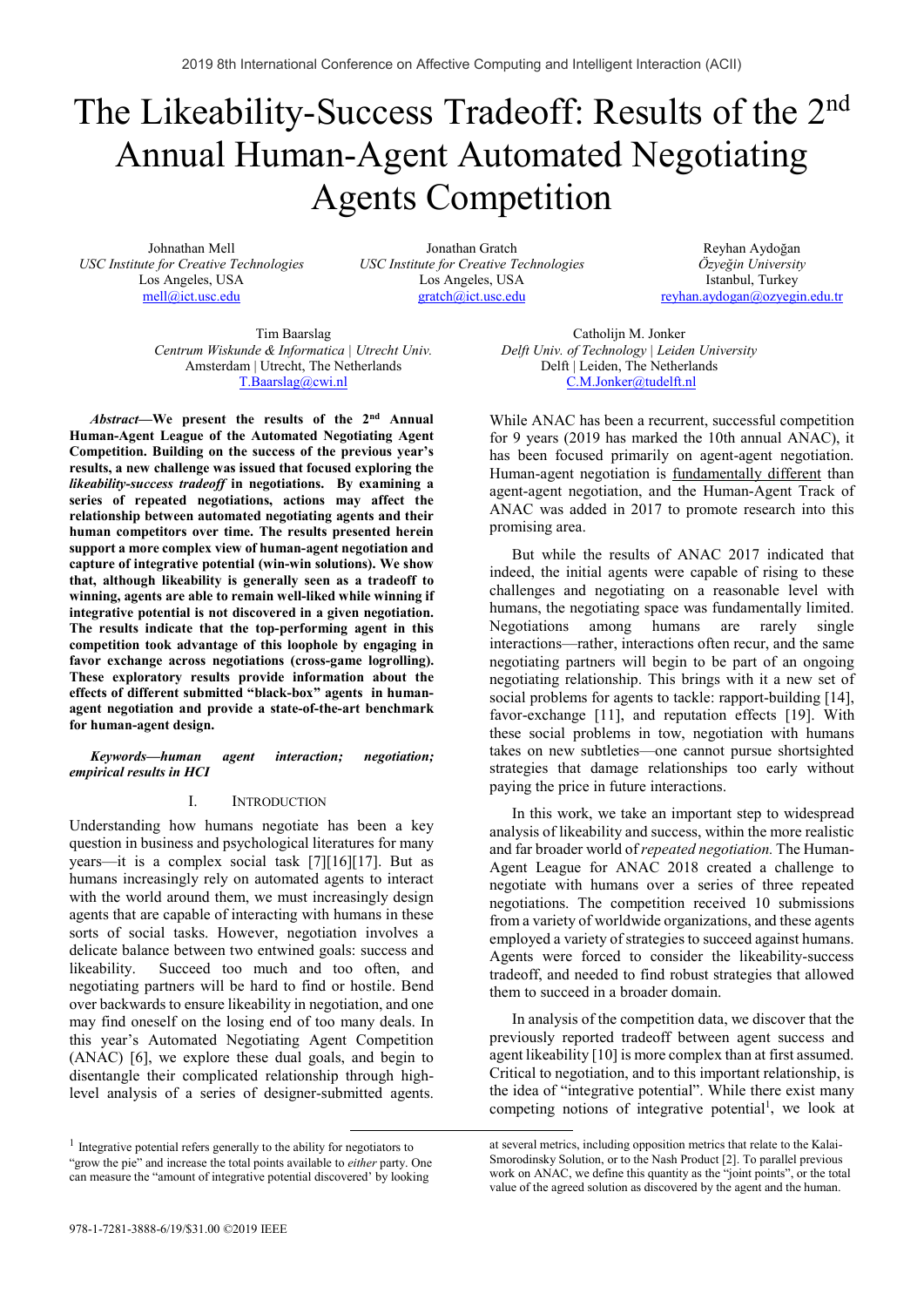"joint points", or the total amount of utility generated by the final agreement, when discussing this phenomenon. Specifically, in these results, we find that that when integrative potential is not discovered, agents remain likeable even when winning. We also present the strategy of the winning agent of the competition, which benefited from this observation by exchanging favors across games, thus maintaining distributive solutions within negotiations.

#### II. COMPETITION DESIGN

#### *A. IAGO Negotiation Platform*

The IAGO Negotiation platform was proposed and designed by Mell et al. and was selected to be used for the Human-Agent League of ANAC [13] in 2017. Results from this first human-agent competition have been previously published [10]. IAGO provides a front-facing GUI for the human-participants (see Fig. 1). In particular, this feature allows subjects to be recruited using online platforms, such as Amazon's Mechanical Turk (MTurk).

Additionally, IAGO provides the features necessary for simulating the characteristics of human negotiation. These include an expanded set of channels for communication between both sides of negotiation, such as by sending text, expressing preferences, and transmitting emotions. Text is transmitted through a set of pre-selected utterances, and emotions are transmitted by selecting from a variety of prototypical "emojis" within the interface. These channels are in addition to the traditional methods supported by agent-agent negotiation platforms, such as exchanging offers. IAGO also allows offers to be sent that do not involve all the items in the negotiation ("partial offers").

These features of IAGO mean that it provides a platform to address the basic features that intelligent negotiating agents require. It provides information that allows for robust user modeling and allows multiple channels for communicating in different ways. IAGO provides information that agents require to reason about their own preferences and allows them to pursue a number of more complex strategies that require specific features (such as partial offers).



Fig. 1. IAGO Research Platform (Client View)

#### *B. Human-Agent Competition Design*

#### *1) General Information*

Much like the First Annual Competition, this second competition featured an array of participant-submitted agents competing against humans in multi-issue negotiation. However, in contrast to a single, 10-minute, multi-issue negotiation, participants engaged in three, 7 minute multi-issue negotiations. While this by no means encapsulates the entirety of the human-agent negotiation space, it does allow us to narrow in on a set of questions about the dynamics of likeability and success over multiple negotiations, rather than in a single snapshot.<sup>2</sup>

Participants were also asked a series of questions, ranging from demographic information to reviews of the agent behavior. Some of these questions were repeated, such that responses were received between the three negotiations (as well as at the beginning and end of the exercise). The submitted agents were judged according to the total number of points they earned, and prizes were awarded to the best agents. All agent designers submitted their own agents, which had to implement their own strategies with regards to opponent modeling, emotional understanding, and natural language response (see below). We were able to discern these strategies on a high-level, based on manual code inspection, process variable measurement, and designer-submitted descriptions.

Results from the 2017 competition had indicated that there was a tradeoff between scoring well and being wellliked—this competition was designed to craft a measure of score that took into account likeability. If such a tradeoff truly exists, then pursuing short-sighted strategies that increase points in the first negotiation but come at a severe cost to likeability may result in fewer points overall. Therefore, no prizes were considered for likeability alone, as agent score was thought to include the "useful" component of that measure. Likeability was still measured through self-report and was determined by user-submitted responses to Likert-scale questions after the end of each negotiation.

Agent designers were provided with a set of guidelines that restricted the domain of the negotiation within moderate bounds, but they were not given the details of the task itself, which was determined secretly prior to agent submission. These guidelines stipulated that the total for each side would be the same if that side got every item. Furthermore, an additional restriction was added to the competition this year, such that each negotiation would have the same total utility (although the *specific* issues could change between negotiations). In this way, the agent designers were given some idea of the scope of the negotiation and would be confident that no single negotiation would decide the overall outcome.

Designers were also provided with a limited set of natural language utterances that the humans could use in the negotiation. These utterances were preselected based on a modified set used in the previous year's competition. They were communicated to the agent designers in advance, and human users were able to send them using a

 <sup>2</sup> Indeed, other topics considered for future competitions include the

effectiveness of these human-like agents against their peer agents, mixed

human-human/human-agent competitions, and partner choice. We welcome papers and future work that examine these topics.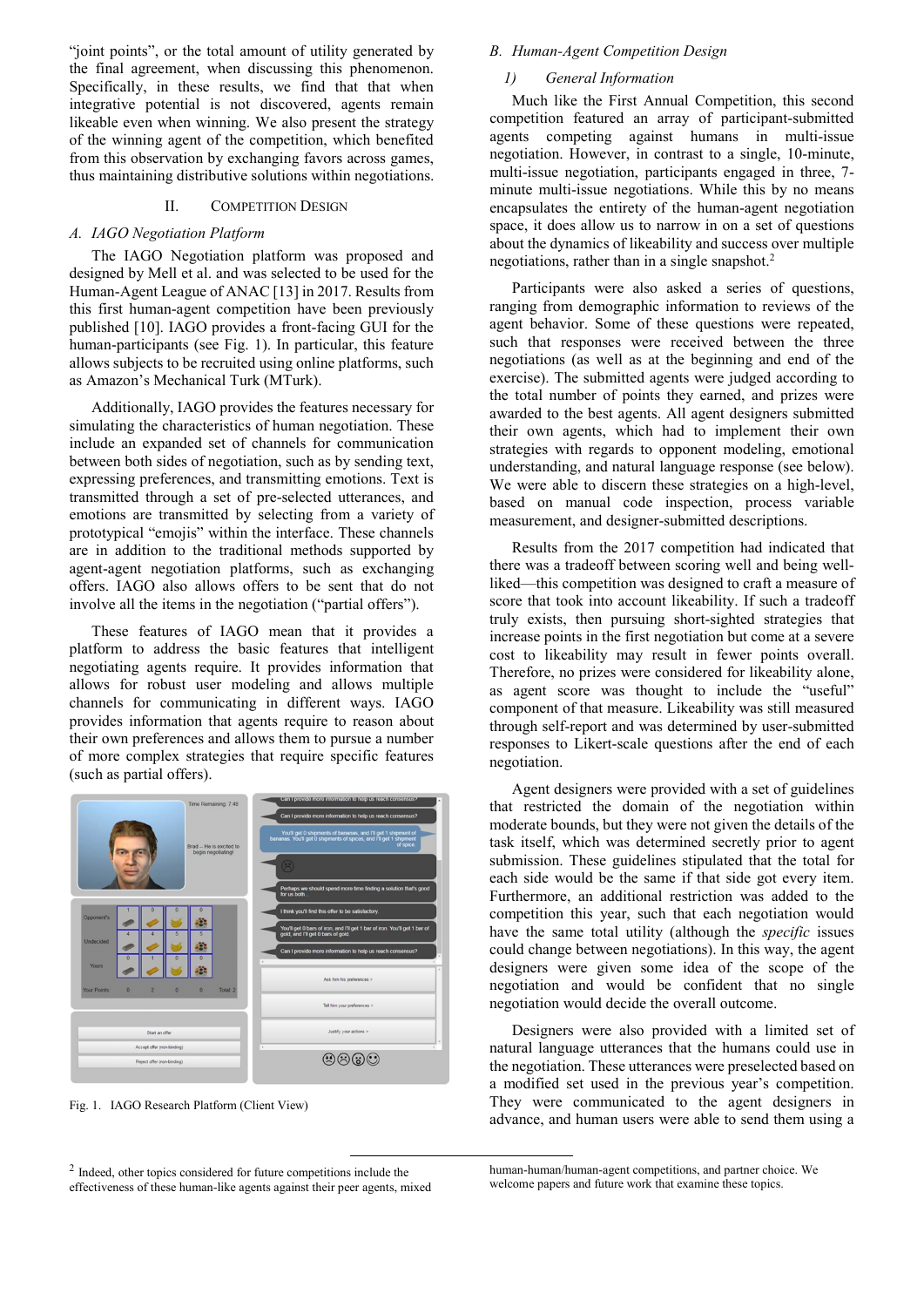GUI button interface. This allowed designers to craft agents that could respond to human messages without having to design/implement NLP modules for their agents (which was not the focus of this year's competition). Human players could also send pre-coded messages that contained information about their preferences, in addition to using the emotional and offer channels. Agents were unrestricted in the types of messages they could send back to players. Finally, agent developers were provided with the source code for a baseline agent ("Pinocchio") which was provided with the IAGO platform.

The competition's three negotiations had 4 issues, with a varying amount of levels to each. The issues had 3, 2, 6, and 3 items, but this initial ordering varied for each of the negotiations (e.g., the second negotiation could have been 6, 2, 3, 3). The task was partially integrative, with both sides gaining the most points by receiving the 6-item issue, but differing on their preferences for the two 3-item issues. Both sides also included a BATNA, which gave both players a minimum number of points should they fail to reach agreement. These three negotiations precisely mirrored the structure of ANAC 2017, in order to facilitate further scrutiny of the winning-likeability tradeoff.

#### *2) Participant Information*

Competition subject participants were selected from the MTurk subject pool. Subjects were adults and asserted that they were permanent residents of the US (verified with IP address). Restriction to the US was chosen in order to reduce cross-cultural variance. Each submitted competition agent was tested against ~25 participants. Participants were not re-used or matched against more than one agent. Subjects were asked a set of verification questions/attention checks to ensure they comprehended and were engaged in the negotiation. Additional participants were run to ensure  $n > 18$  for each agent.<sup>3</sup>

All participants were presented with a tutorial of the system before use. Participants were paid regardless of their success in the negotiation. However, they were also awarded "lottery tickets" based on their performance. These lottery tickets then entered them into a prize drawing for one of several \$10 MTurk credits, incentivizing good performance during the negotiation. This design allowed the competition to follow best practices for subject recruitment and handling, in line with other research [1].

#### III. AGENT DESIGN

As with human-human negotiation, there are many effective tactics that can lead to success in agent negotiation. These strategies have grown only more complex as work has examined *repeated negotiations*, where previous actions have impact on future interactions. This need to manage both human logic and human social perceptions of an agent led to agents that exploited numerous channels in their design.

Among the agents that were submitted to this competition, for example, there are several that use emotion in an attempt to influence their opponent. This strategy (particularly the use of negative emotions to gain concession) has been well-documented both in human-

<sup>3</sup> Participants were roughly gender-balanced, and followed common demographic trends in MTurk users.

human and human-agent contexts [18]. Agent Keni, for example, tried to adjust its strategy based on the number of human negative emotions received. Other agents attempted rapport with the human-participant through positive emotion, with the hope that it would lead to greater value. The top-rated likeability agent, Glinda, used this strategy.

Within repeated negations, the idea of favor exchange (or "logrolling") has been explored Since agents are evaluated on their ability to win over several games, losing a single game may be a viable strategy for building likeability and thus winning more in the long run. Indeed, Agent Equalist used this strategy to score the highest of any agent in the competition.

All the agents also model their opponent to an extent, although agents do differ in how they accomplish this. The baseline agent (Agent Pinocchio) merely used information about preferences that had been explicitly given by the human user and then took a highly optimistic view of the remaining logical opponent models. Other agents, such as Quirinal, Keni, or Morty, all use some measure of the opponent's offer history to create better opponent models.

We provide brief accounts of the submitted agents below, and summarize their provenance in TABLE I. These accounts are based on designer-submitted descriptive documents, manual code examination, and examination of process variables and online testing. While we present these accounts in an attempt to outline the broad strokes of this year's agent designs, our analysis remains somewhat "black-box", and relies only on the process measures that are recorded within IAGO.

#### *1) Pinocchio (Baseline)*

The baseline agent was provided to all participants of the competition. Pinocchio followed a straightforward strategy that has been discussed in detail in previous work, as a part of the IAGO toolkit [12], but it follows a strategy most similar to the "Conceder" as described in [8]. Its behavior did not change over time, nor did it attempt to benefit from prior knowledge.

| Agent      | <b>Institution</b>               | <b>Authors</b>                                                 |
|------------|----------------------------------|----------------------------------------------------------------|
| Pinocchio  | Univ. of Southern                | J. Mell                                                        |
| (Baseline) | California, USA                  |                                                                |
| Athena     | Southwest<br>University, China   | X. Li, Z. Dou, J. Li                                           |
| Cyh        | Tianjin<br>University, China     | Y. Cui, J. Hao                                                 |
| Equalist   | Bar Ilan<br>University, Israel   | G. Yadgar, D. Juravski, N. Tshuva,<br>C. Rozenshtein, K. Babay |
| Glinda     | Bar Ilan<br>University, Israel   | D. Nisim, N. Yakar, I. Nimni, N.<br>David                      |
| Keni       | Bar Ilan<br>University, Israel   | I. Achituve, E. Orbach, K. Gilad,<br>N. Shectman               |
| Morty      | Southwest<br>University, China   | L. Yuan, S. Chen                                               |
| Ouirinal   | Bar Ilan<br>University, Israel   | P. Roit, A. Zanbar, H. Besser, A.<br>Maymon, A. Fux            |
| Smoc       | Bar Ilan<br>University, Israel   | O. Drein                                                       |
| Emma       | University of<br>Strathclyde, UK | S. Daronnat                                                    |
| <b>XDS</b> | Tianjin University,<br>China     | D. Xie, J. Hao                                                 |

TABLE I. AGENT PROVENANCE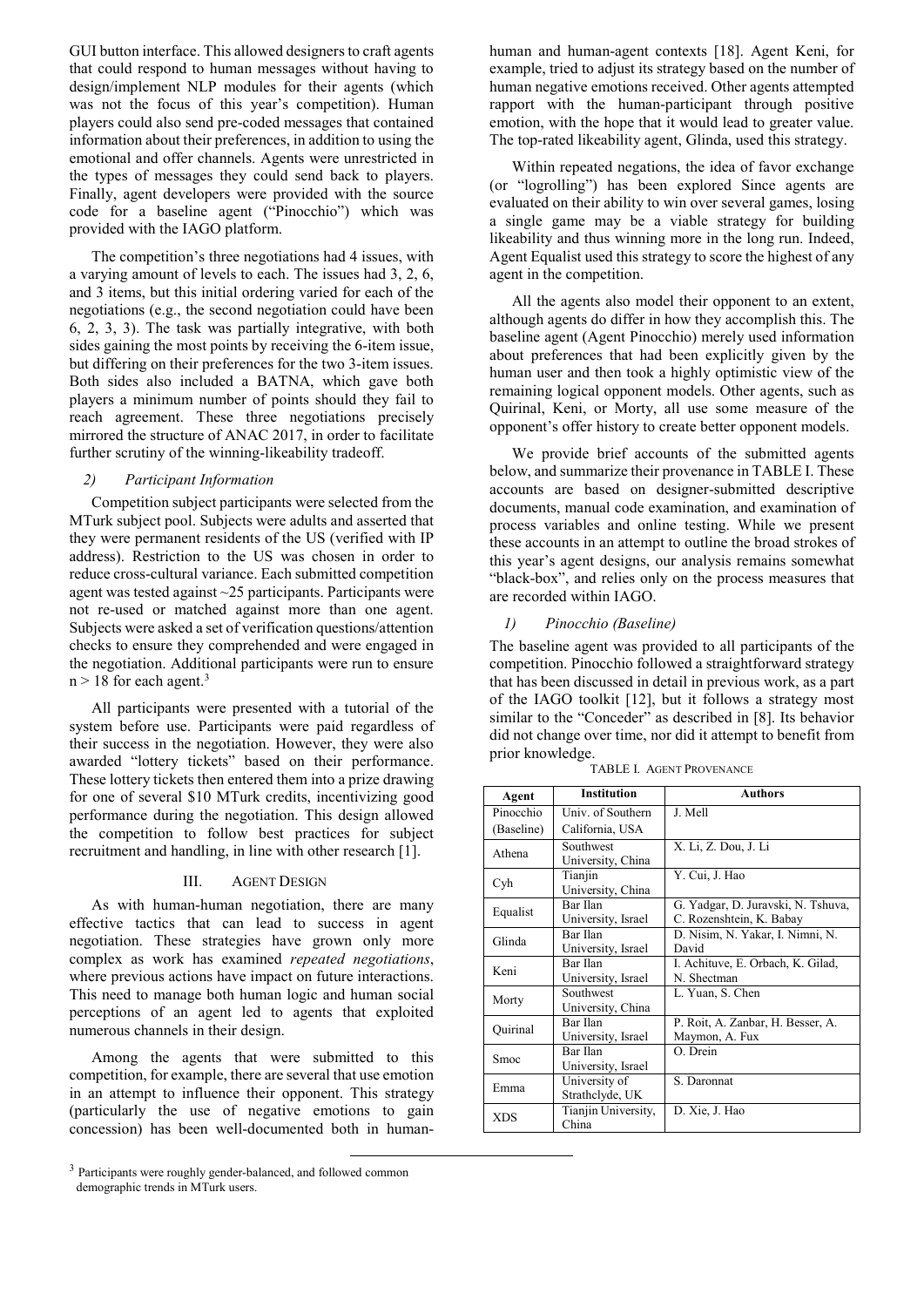#### *2) Athena*

Athena focuses on developing a dynamic natural language interaction with the human user, accounting for human emotions. In the face of aggressive human partners, Athena will refuse to concede, but with more passive partners, Athena will be cooperative. Athena also concedes more and "forgives" bad behavior in earlier rounds, in an attempt to teach its partner over time. This strategy mirrors on a high-level the "Tit-for-tat" agents in [8].

# *3) Equalist*

Equalist explicitly attempts to exchange favors across negotiations (cross-game logrolling). Specifically, it attempts to offer a very positive deal for the human in the first negotiation, in exchange for a very positive deal for it in the second negotiation. However, in the third negotiation, Equalist maintains a tough perspective, in order to pull ahead of its opponent. Equalist therefore alternates between "Conceder" and "Hardheaded" agents, per the terminology in [8].

# *4) Glinda*

Glinda is based primarily off of "Elphaba", an agent submitted to ANAC 2018. However, Glinda focuses entirely on trying to improve likeability through friendliness, and is a "Conceder" agent.

*5) Keni* 

Keni bases its opponent model on both preference statements by the user as well the frequency of issues within offers. Keni attempts to take issues that it believes to be of little worth to the player, and attempts to change its natural language statements based on expressed emotion. It is conciliatory, and best fits the "Conceder" description.

#### *6) Morty*

Morty attempts to glean a behavioral model of its partner by examining the issues the partner used in his offers. Furthermore, Morty attempts to "stall" the first negotiation in order to gain more information. In later negotiations, it adjusts its concession rate based on this first negotiation, thus fitting the "Tit-for-tat" approach.

# *7) Quirinal*

Quirinal incorporates human offers as well as human preference statements to try to determine an accurate ordering of issues for its opponent. Quirinal also generally tries to find mutually beneficial deals, but will occasionally explore the space with non-optimal deals. Quirinal's margin for acceptance widens as the negotiation goes on, and is a "Conceder" agent.

# *8) Emma*

Emma takes a two-phase approach to negotiation. In the first half of a negotiation, Emma provides counter-offers based on the total number of items offered (regardless of their actual value). In the second half, Emma instead focuses on the value of items. Since exact utilities of opponent items are often unknown early on, this may be a helpful approach. This strategy varies from others, and may fall into the "Random" agent category, per [8].

# *9) XDS*

The XDS agent seeks out integrative potential in all rounds and tries to come to a "win-win" solution. XDS also purports to be affected by human emotion and tries to account for human lying. XDS is a "Conceder".

# IV. RESULTS

# *A. Method*

For the purposes of the competition, all agents' scores were compared one-to-one. Dunnett's 2-sided test confirmed any significant differences for one-way contrasts against the baseline agent, Pinocchio. Significant differences between submitted agents were determined with post-hoc analysis, using Bonferroni correction. Likeability was determined by a series of self-reported 7 point Likert questions after negotiation:

- How satisfied were you with the final agreement?
- How much do you like your opponent?
- Would you negotiate with this opponent again?

Likeability was previously used in the ANAC 2017 results and found to have high reliability.

# *B. Likeability*

Likeability varied substantially across the submitted agents. We examined the total likability by summing the three individual likeability scores for each negotiation. Quirinal had the lowest overall likeability (mean of 12.2 points) while Glinda had the highest overall (mean of 17.7 points). The average was 14.4 points. Pinocchio, the baseline agent, had a likeability of 15.8 points. The mean likeability scores for each agent are shown in Fig. 3.

# *C. Agent Score*

Agent score took into account the total agent points summed over all three negotiations. It considered agents points earned only (and did not consider the human score). However, Equalist was the top-scoring agent both under that methodology and by examining "point lead" (human score subtracted from agent score). Equalist scored 89.72 points on average, putting it well-above the baseline agent Pinocchio (which scored 72.82) and the average score (mean 76.96). The lowest scoring agent was Emma, with an average of 68.35 points. These scores can be seen in Fig. 4. Equalist was significantly higher than its closest competitor (XDS), under Bonferroni correction ( $p < 0.05$ ).

We also break out the individual results in Fig. 5. In general, the average scores for each negotiation across all agents were similar: negotiation 1 mean was 24.8, negotiation 2 mean was 26.7, negotiation 3 mean was 25.9. However, among individual agents, there were significant differences. Emma saw a large drop in performance between N1 and N2 (25.4 to 20.5) while Equalist showed a staggering increase (24.5 to 36.1).

# *D. Cross-Game Logrolling*

Due to the large differences between agent score across games in certain agents, we decided to examine the differences as a structural feature of the interaction. We examine the maximum point spread between negotiations and performed regression analysis to examine correlations to "winning" (as measured by the agent point lead). We found a significant, positive correlations such that agents that have larger differences between their scores in different negotiations tend to score better overall  $(t = 3.211)$ ,  $N=240$ ,  $p = 0.002$ ). This effect is largely driven by the Equalist agent, which had a strategy that was designed to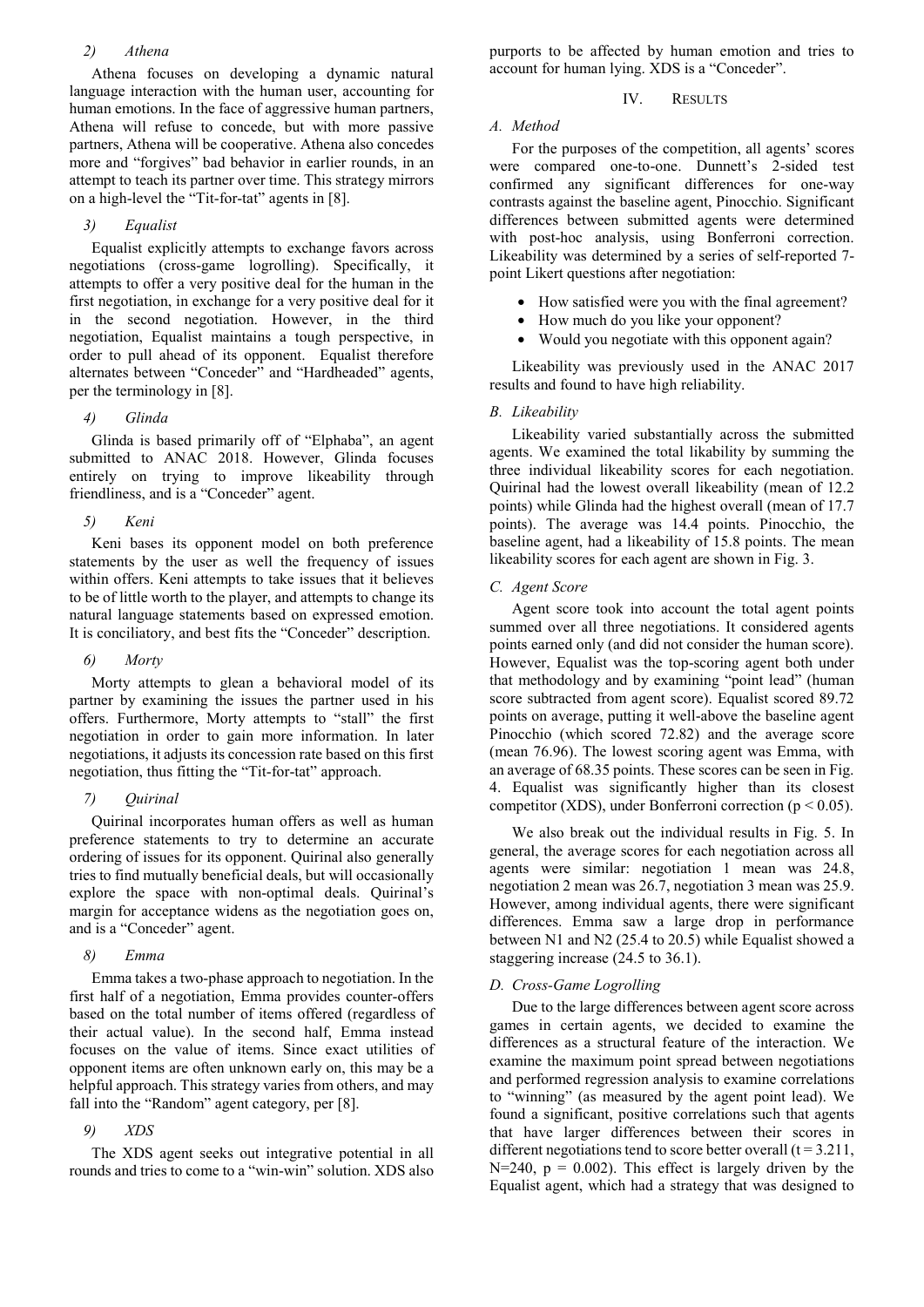maximize these differences by exchanging favors and "logrolling" across multiple negotiations.

#### *E. Winning and Likeability*

Previous work has indicated that there is a tradeoff between winning and likeability. This effect is not surprising from a human perspective; losing is generally not pleasant and may negatively influence perceptions of a partner. Furthermore, negative perceptions may lead to tougher bargaining in the future ("tit for tat" strategies). However, since repeated negotiations by necessity require balancing winning across multiple interactions in order to maximize payout, we examined this relationship in detail.

We performed regression analysis to examine the relationship between "winning" (as measured by the point lead) and likeability. We found a highly significant effect such that increased point leads led to reduced overall likeability (t = -2.692, N=240,  $p < 0.01$ ). Since increased points are tied to discovery of "integrative potential" within games (or "win-win" scenarios), we also examined the effects of joint points discovered. We likewise found a significant, positive correlation between liking the agent and discovering joint points ( $t = 4.016$ ,  $N=240$ ,  $p < 0.001$ ). Entering all three of these variables into a regression analysis found that both main effects held, and there was an interaction between joint points and likeability such that in negotiations where joint value was discovered, winning was correlated with lower likeability, but where joint value was *not* discovered, winning was correlated with higher likeability (see Fig. 2). The main effect of liking on point lead controlling for joint points was still negative and significant (t = -2.110, N=240,  $p = 0.036$ ). Similarly, we found the main effect of joint points on point lead controlling for likeability was also negative and significant  $(t = -2.513, N = 250, p = 0.013)$ . Finally, the interaction term was significant (t = -2.385, N=240, p = 0.018).

#### V. DISCUSSION & CONCLUSIONS

The results of this competition confirm the complexity of strategic tradeoffs in repeated negotiations. We isolate agent likeability (as reported by their human partners) as being particularly significant in understanding humanagent outcomes over time. Admittedly, these exploratory



Fig. 2. Winning-Likeability Tradeoff, Interaction with Joint Points

results do not put to rest questions over the *causal* relationship between likeability and scoring well (i.e., is not being well-liked an indicator that you are winning, or does winning cause unhappiness and a lack of likability?). Such

is the cost of competition-based analyses, wherein the exact strategies of the submitted agents must needs remain somewhat "black-box". But these results do indicate that there is a tradeoff, and that the tradeoff is also dependent on the joint points earned by both parties. Since all of the negotiations in this study were at least partly integrative, we can look at joint points as a proxy for integrative potential discovered.

Per Fig. 2, we can acknowledge several expected results: when integrative potential is discovered (high joint points), agents are well-liked when they have a small lead, and not well-liked when they are far ahead. But, unusually, when the outcome is distributive (there are low joint points), there is no correlation between winning and likeability. There are several potential explanations for this effect that warrant further follow-up beyond these early speculations. First, it is possible that people who fail to discover integrative potential are simply less aware that they are losing and are therefore less likely to blame their partner via a dip in likability. Alternatively, it may be that people are simply less concerned with fairness when integrative potential has not been grown. In short, people are more likely to be angered if the partners "grow the pie" but then the pie is stolen, than if the pie fails to grow at all—they are more accepting of a lopsided/unfair solution in this case. There has been some prior work that indicates this latter view may hold some merit [15].

Still, this result seems to create an unfortunate strategic catch-22: since discovering integrative potential tends to lead to more points, but claiming that value leads to low likeability, there may be no way to do well over time. However, the Equalist agent finds a loophole to this problem. By engaging in cross-game logrolling, Equalist manages to seek largely distributive but unfair solutions in each *individual* game. This doesn't appear to come at a hit to likeability, and Equalist is able to exchange favors across games to ensure it still comes out ahead (particularly in Negotiation 2). Equalist does end up with more than its fair share, but this may be indicative of human behavior with regards to favors: they are able to exchange favors but have trouble keeping track of the exact magnitude owed. That way, Equalist does *somewhat* poorly in Negotiation 1 (when it gives a favor) but does *extremely* well in Negotiation 2 (when the favor comes due). Previous work does indicate that people are perfectly capable of understanding reciprocity, but we posit that they may, in human-agent scenarios, fall back on heuristics that do not fully capture the complexities of favor exchange. Indeed, such subtleties are often the subject of advanced negotiation training courses. Of course, we emphasize that Equalist does *not* succeed against every user; systems and studies examining individual differences remain highly valuable.

In general, these results further expand the picture of human-agent negotiating behavior, and provide more insight into the tradeoffs between winning and likeability. Several of the submitted agents include improvements to the state-of-the-art for human agent negotiation, and we hope to continue to push the boundaries of socially-aware agents through the human-agent league of ANAC.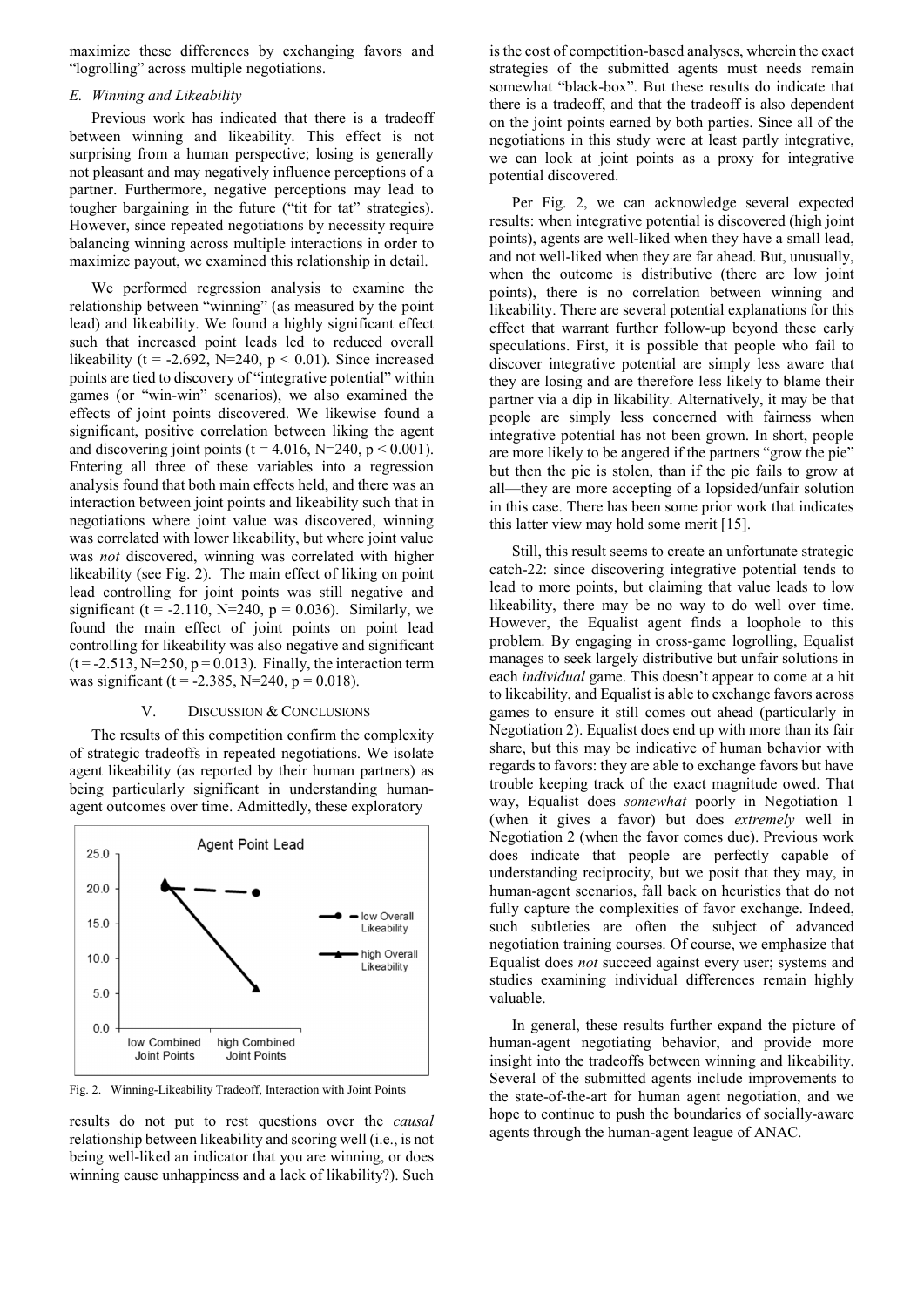





Fig. 4. Total Agent Score (Summed three Negotiations)



Fig. 5. All Agent Performance across All Three Negotiations Individually